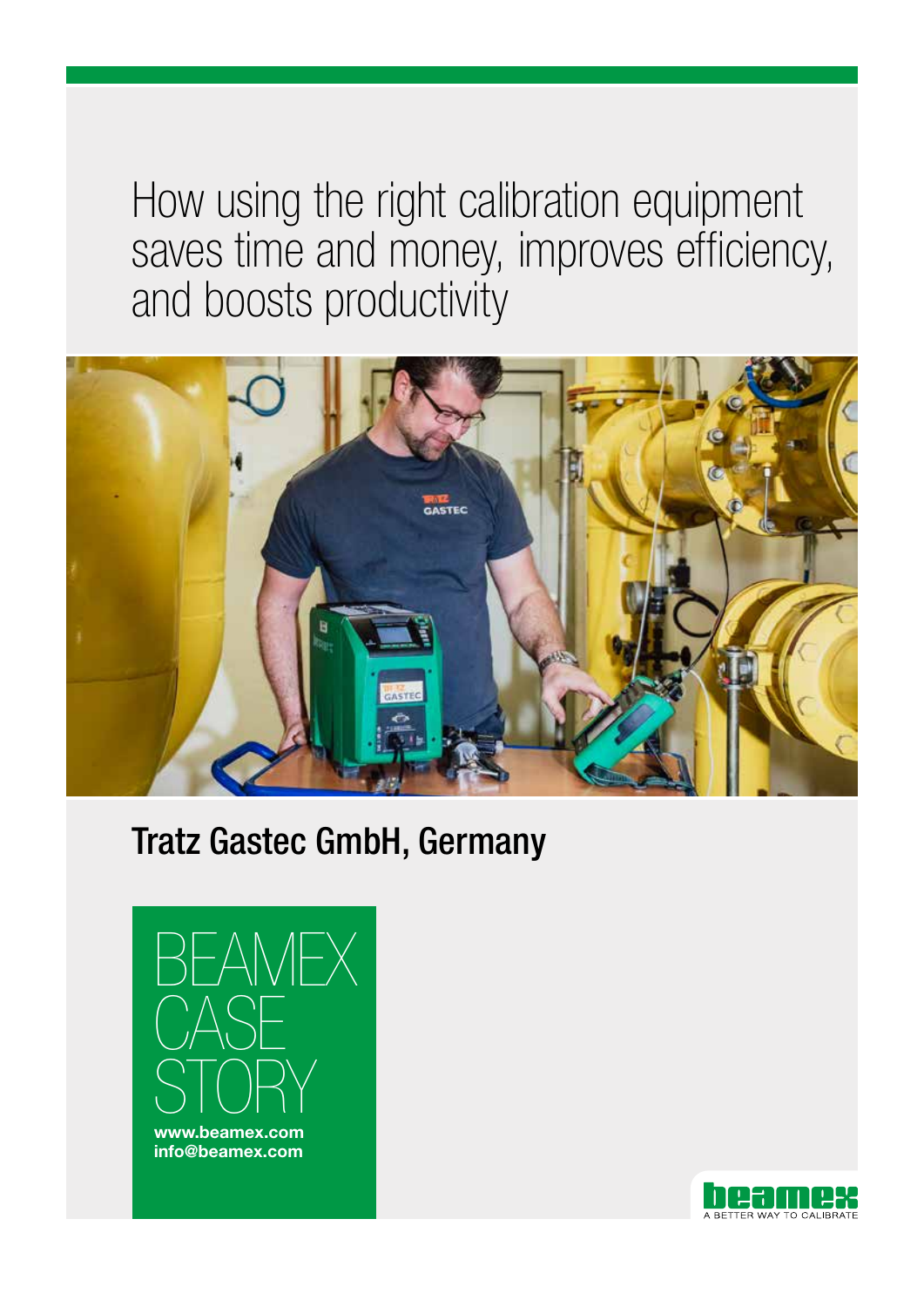## About Tratz Gastec – measuring, metering, and control

Tratz Gastec is a young service company based in Greding, Germany. The company operates in the gas industry and offers a wide range of services for gas pressure regulating and metering stations. Its services cover everything from maintenance and repairs through to rebuilds and customizations. An important part of the portfolio is measurement technology. This includes the construction and support of metering stations, the measurement of volume converters, data storage media, and the verification and inspection of meters and electronic instruments.

Tratz Gastec GmbH is active throughout Germany and the surrounding countries. One of its employees, Christian Backfisch, has 12 years of experience in the field of calibration as a service technician and is head of the service department. Not only does he provide customers with the services listed above, he also complements the all-inclusive package of gas and calibration activities with technical consulting and tailor-made training programs. Thanks to its extensive range of services and its pool of flexible and reliable staff, operators of gas control instrumentation can count on Tratz Gastec as a reliable partner.

## Core competency: all-inclusive service packages for customers

At Tratz Gastec, the focus is on customers and their needs. The all-inclusive service packages, which cover everything from maintenance through commissioning to calibration, are complemented by dedicated support. Thanks to a flexible working policy, customers can contact Tratz Gastec about orders or problems and request a visit from a service technician at short notice.

It's not just the company's flexibility and reliability that serve to create strong bonds with customers; it's also the professional competence and the quality of its instrument calibration, adjustment, and testing. With a business model based on the monitoring of volume converters, or so-called pressure and temperature measurements, and the subsequent adjustment of the instrument prior to final verification, it goes without saying that calibration is of fundamental importance to Tratz Gastec. Another core business is the calibration, adjustment, and verification of industrial pressure and temperature sensors.

On average, a Tratz Gastec service technician needs a whole day for on-site testing, which involves performing up to five calibrations. This adds up to 200 calibrations per service technician per year. Tratz Gastec uses Beamex calibration equipment to calibrate, adjust, and verify gas conversion devices. The pressure and temperature signals used by the gas metering station to convert actual cubic meters to standard cubic meters are measured by the Beamex MC6 process calibrator and communicator in combination with the Beamex FB150 temperature dry block. The Beamex calibrator's logging function records and stores the measurement data in its internal memory. Additional Beamex calibrator functions can be used to automatically calculate the data averages, which greatly simplifies work procedures and reduces susceptibility to errors. In summary, the equipment can be used to precisely

determine measurement errors.

Calibration is primarily organized to fit in with the customer's schedule and, following commissioning, is completed within the time frame specified by the customer. Thanks to Tratz Gastec's flexible working policy, there's always a member of staff on hand to resolve unexpected problems at the customer's premises within the shortest possible time. Commissioning requirements are discussed and specified in advance and, if required, on site. At the customer's request, service technicians take care of all gas-related work. And for anything not included in the scope of service, Tratz Gastec will put customers in touch with a contractor, thus providing a genuine all-inclusive service package.

## High expectations of themselves and the calibration equipment

Tratz Gastec distinguishes itself through high flexibility, reliability, and high-quality service activities. In order to be able to maintain and continuously enhance these attributes, Tratz Gastec needed reliable and precision calibration equipment. Instrumentation functionality, longevity, and safety can only be guaranteed if the right equipment is used. Fast error analysis through continuous measurements is an essential part of this. "The dry block is very fast and extremely stable. It reaches the selected temperature almost immediately. It's also very reassuring to know that I'll realize straightaway if the temperature sensor is faulty. I always connect it to the MC6, and if it doesn't show –0.01, I know that something's wrong. Being able to use the dry block with the MC6 has real



BEAMEX CASE STORY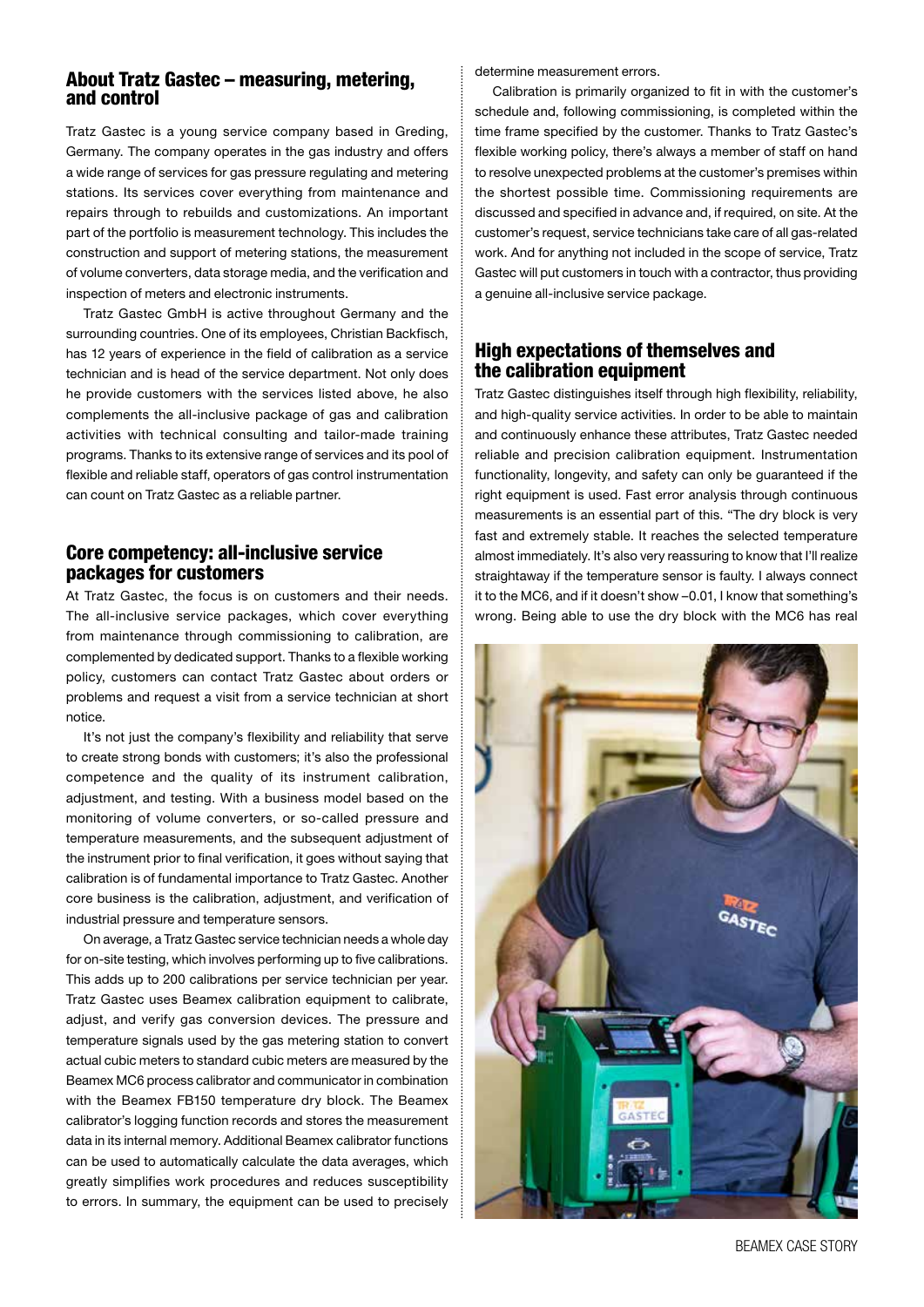

THE TEST EQUIPMENT IS VERY FAST. IT USED TO TAKE US ABOUT TWO HOURS TO CARRY OUT A VERIFICATION. NOW WE ONLY NEED HALF THE TIME. BECAUSE I'M MUCH FASTER, I CAN GET THROUGH ABOUT TWICE AS MANY INSTRUMENTS, WHICH OF COURSE OFFERS SIGNIFICANT ADDED VALUE FOR THE CUSTOMER."

benefits. There's no doubt about it: it's a well thought-out system," says Backfisch.

Since starting to use Beamex calibrators, Tratz Gastec has been able to meet the expectations of its customers and perform a range of calibrations quickly and efficiently. As Backfisch explains: "The measurement equipment is very fast. It used to take us about two hours to carry out a verification. Now we only need half the time. Because I'm much faster, I can get through about twice as many instruments in the same time, which of course offers significant added value for the customer."

But it's not only customers who benefit from Beamex's straightforward calibration procedure. The staff themselves also appreciate the simple handling. When a Tratz Gastec employee recently saw the Beamex equipment for the first time, he picked it up and immediately knew how to use it. "The equipment is selfexplanatory. You give it to someone and they instinctively know what to do with it," points out Backfisch.

The robustness, easy handling, and continuous measurement offered by the equipment allows Tratz Gastec to offer customers an equally high level of quality.

# Choosing the right calibration equipment was easy

When asked why Tratz Gastec chose Beamex, Backfisch replied: "We chose Beamex because, in our opinion, they're the best. I used other equipment at various companies before joining Tratz Gastec. There were quite a few things about them I didn't like and they certainly didn't offer me the same functionality Beamex calibrators do." When service technicians perform calibrations, there are situations in which they might have to halt the measurement because, for example, the gas control instrumentation has stopped working or serious pressure flow differences have been detected. Afterwards, when the measurement has finished, the service technician needs to access the data. "Equipment from other manufacturers dictated to you when the test was finished and you couldn't influence this. Neither would the equipment output the data. And even if it did, it was a complicated business to export it to an Excel file and then define the formula to calculate the average values. Worst of all was when I had to sit down with a calculator, enter the values, and work out the averages myself. The Beamex MC6 process calibrator and communicator means I don't have to do any of this now," explains Backfisch.

Used in combination with the Beamex FB150 dry block, it has enabled Tratz Gastec to save time and money, improve efficiency, and boost productivity considerably. "Beamex equipment gained my confidence years ago. It costs more, but it's definitely worth it." Not only do Beamex products speak for themselves in terms of reliability, their sales staff were also on hand at the beginning to help out with any teething problems and, just like the staff at Tratz Gastec, they're always there to resolve problems and are open to improvements or further developments. Backfisch adds: "You can always reach someone at Beamex if there's a problem and you need advice. That's something you can't take for granted these days. I'm completely satisfied with the equipment and service from Beamex."

# Future plans with Beamex

Tratz Gastec's technological level is comprehensive and consistently high, which means the company recognizes the importance of digitalization. Due to the nature of their job, service technicians are often out and about and hence they must ensure they can readily access the data they need to answer customer questions or provide them with information, for example.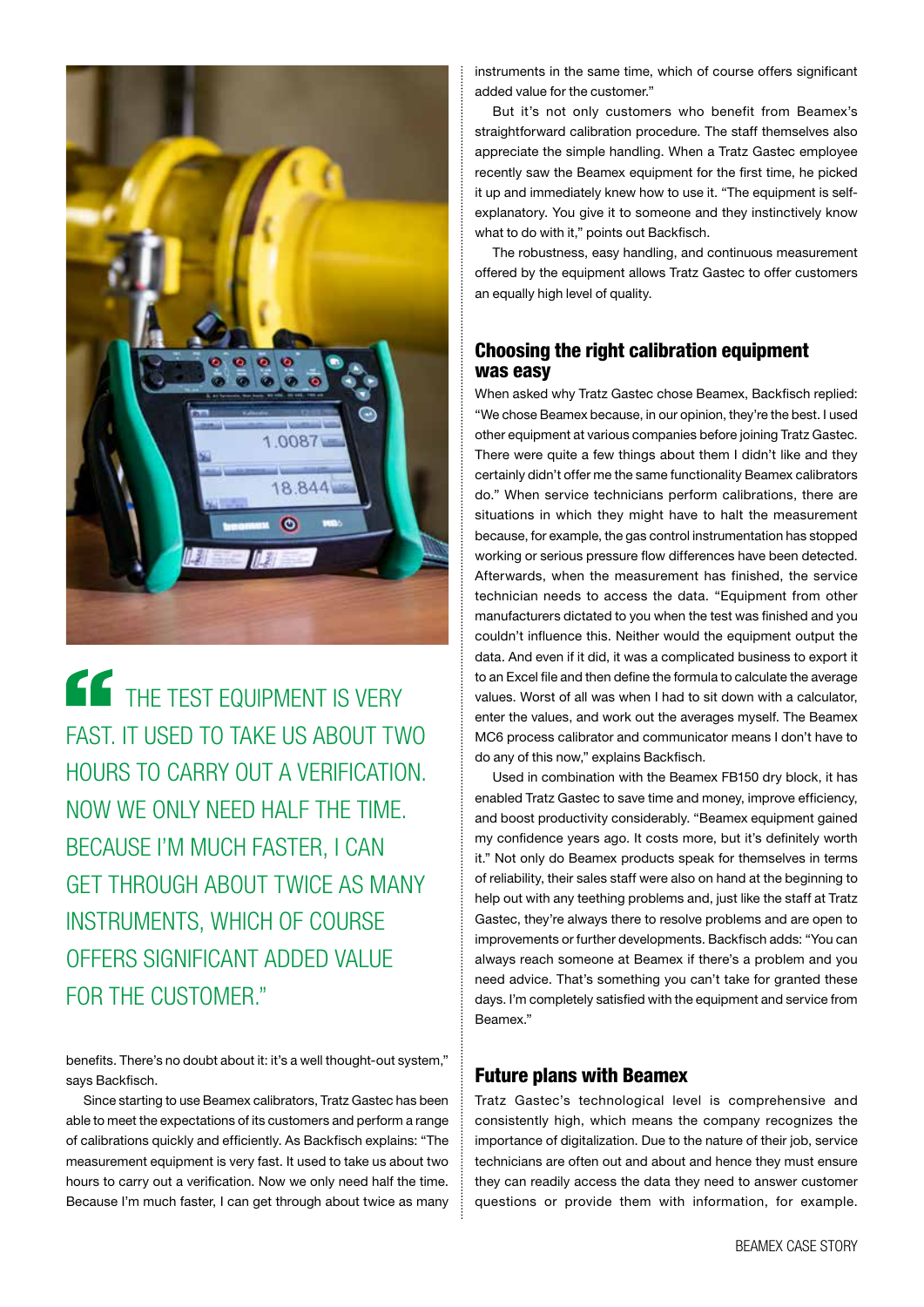

Another Tratz Gastec division focuses on gas pressure regulator maintenance, functional tests, and visual checks. A database is under development at this division to store the data generated by these processes. The Beamex CMX calibration management software and the Beamex bMobile calibration application play an important role here. Checklists created in CMX can be ticked off at the customer's site via the bMobile app. This makes it easier



to generate and record the maintenance or inspection logs to be handed over to the customer. Tratz Gastec is also expecting the CMX calibration software's barcode generator to further simplify the calibration process. "Beamex is pushing forward with digitalization. Just being able to use CMX to barcode an asset and access it afterwards without having to search for it first saves a whole load of time. Before starting to use Beamex equipment, I had to individually record every instrument, every time by manually entering its data into the log file together with its serial number and other details. Now, with CMX, you simply put the barcode on the instrument and that's it", says Backfisch in conclusion.

WE CHOSE BEAMEX BECAUSE, IN OUR OPINION, THEY'RE THE BEST. I USED OTHER EQUIPMENT AT VARIOUS COMPANIES BEFORE JOINING TRATZ GASTEC. THERE WERE SEVERAL THINGS ABOUT THEM I DIDN'T LIKE AND THEY CERTAINLY DIDN'T OFFER ME THE FUNCTIONALITY BEAMEX CALIBRATORS DO."